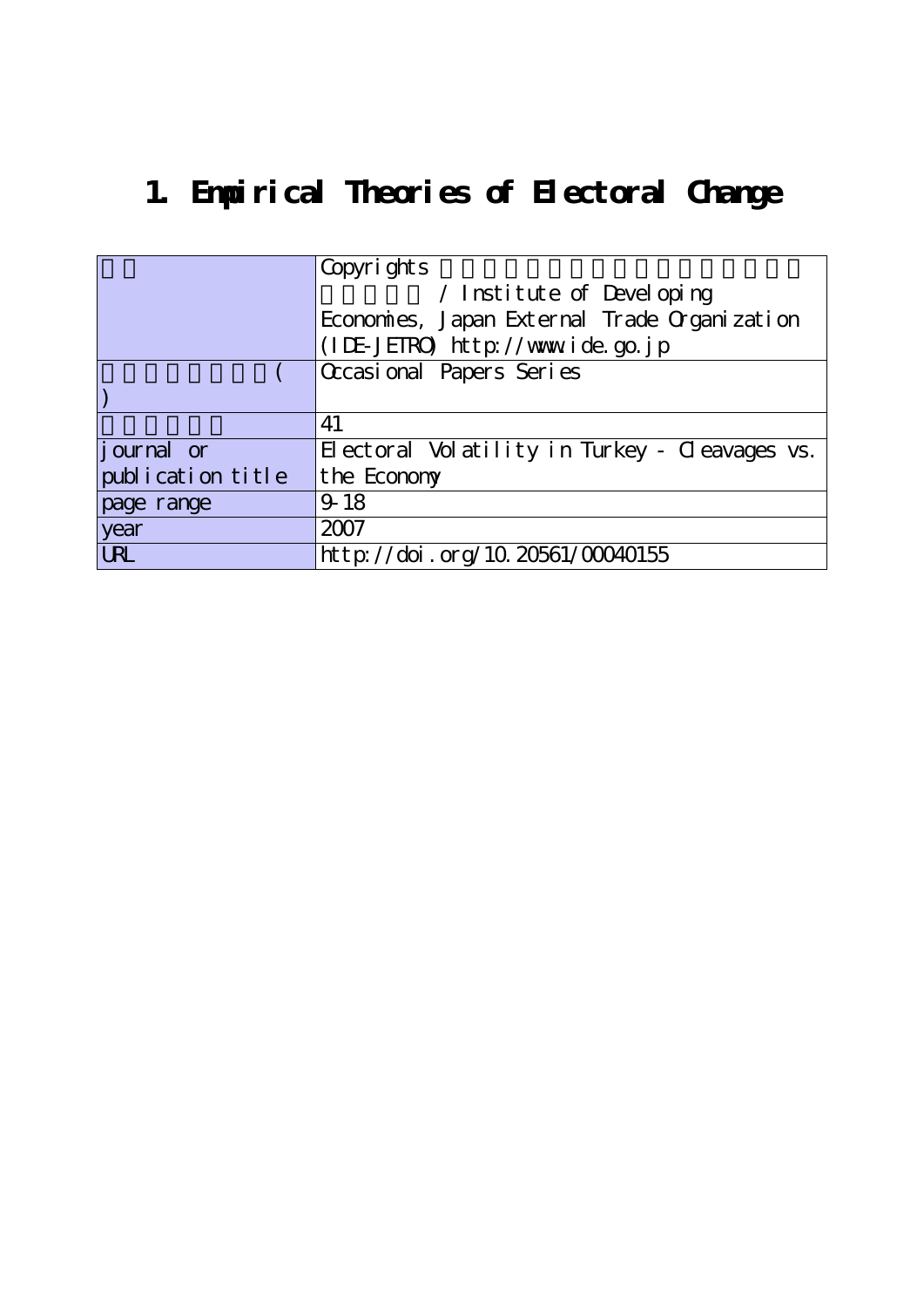# 1

## **Empirical Theories of Electoral Change**

This chapter reviews relatively recent literature on electoral change in various countries to uncover major sources of electoral change. Models of electoral competition can be divided into voter-led and party-led types (Rose and McAllister 1990, pp. 2– 3). Bartolini and Mair (1990) combined the two to perform the most comprehensive analysis to date of the electoral volatility of European democracies in terms of: (1) voters' cleavage identities, (2) policy distance, (3) the number of political parties in competition,  $(4)$  electoral institutions, and  $(5)$  electoral participation.<sup>1</sup> As this study focuses on the tendency of voters to change their party support *under a given party system*, party-led models are not dealt with here.<sup>2</sup> The following review of electoral behavior in general shows that the major sources of "voter-led" electoral change and/ or volatility are: (1) party identification, (2) social cleavages, (3) retrospective voting, and (4) values. These four variables are put in nearly chronological order regarding when each became a major research area.

### **1.1. Party Identification**

The concept of party identification as an independent variable was developed after the discovery of a major vote swing in the American presidential elections of 1952 and 1956. In these Eisenhower elections, a significant part of the electorate changed their votes from the Democrats to the Republicans while still claiming loyalty to the Democrats. Campbell et al. (1960) assumed that candidates and issues triggered short-term vote swings but that party identification explained long-term party support.3 Butler and Stokes (1969) were the first to employ the same concept to explain electoral behavior in Western Europe.

Beginning in the late 1960s, however, growing electoral volatility in Western Eu-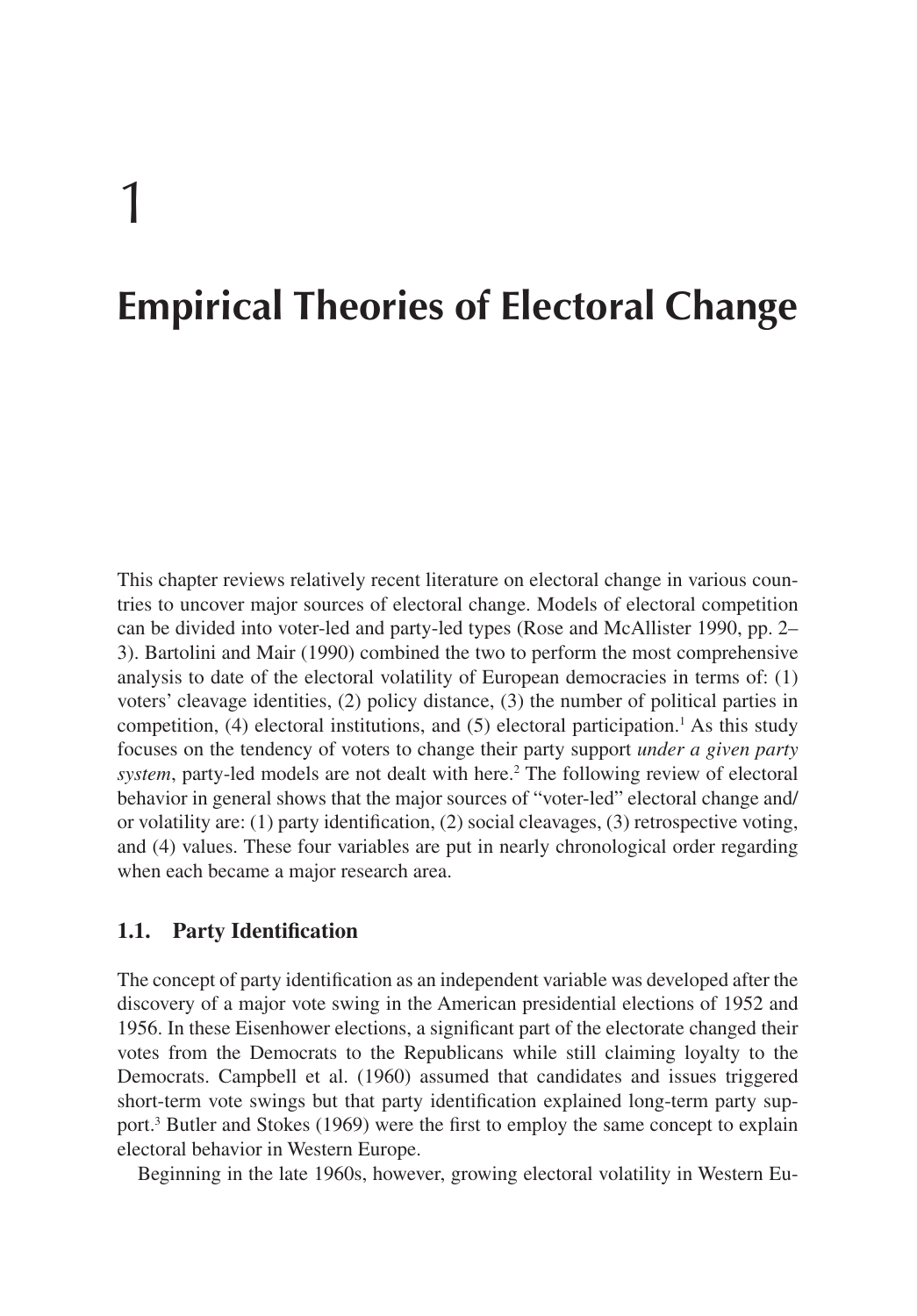rope raised doubts on the assumption of stable party identification. Eurobarometer data from 1974 to 1988 showed that party attachment, a modest expression of party identification, had been declining in most parts of Western Europe (Schmitt 1989). Miller et al. (1990) concluded, based on panel surveys, that weaker party identification led to a higher probability of voting shifts at the individual level, although they did not explain what had weakened party identification. Brynin and Sanders (1997), relying on two waves of the British Household Panel Survey, demonstrated that party identification and vote choice were very similar in terms of their temporal variation and socioeconomic correlates, and asserted that both might be measuring the same phenomenon. There are relatively few scholars who argue that party loyalties are stable in Western Europe.4 Dalton's most recent evidence (2000) also attested to declining party identification across advanced industrial democracies.

#### **1.2. Social Cleavages**

Social cleavage approaches to electoral change center on the stability or fluidity of the relationship between the cleavage structure and the party system. Lipset and Rokkan's seminal study (1967) asserted that in Western democracies, four social cleavages (center-periphery, church-state, land-industry, and owner-worker) had historically institutionalized the present party systems by the 1920s.

Lipset and Rokkan's "freezing" hypothesis, however, has been challenged by those scholars who emphasized changing cleavage structures since the late 1960s.<sup>5</sup> They argued that variables such as embourgeoisement, social mobility, the mass society, community integration, cognitive mobilization, the aging party system, and value changes would function as dynamic processes, with some preceding and/or reinforcing others.6What these variables imply in common is that the preexisting party system became less able to reflect the changing social cleavages.

Franklin et al. (1992) found that social cleavages were becoming less important factors in party choice in Western democracies. Using the vote for left parties as a measure of electoral change, they also stressed different patterns of the relationship between the cleavage-party nexus and electoral change. In those countries where the relationship between social cleavages and the party system remained strong, electoral change was moderate. In those where the above relationship was weakening, a significant electoral change occurred due to other important variables (Franklin [1992, p. 403]). Ersson and Lane (1998, chap. 4) also concluded that growing electoral volatility in Western Europe in the 1990s invalidated the model of a frozen party system. Instead, they underlined the importance of the floating electorate.<sup>7</sup> At a more theoretical level, Mair (2001, pp. 33–35; 1993) criticized Lipset and Rokkan for taking the freezing as granted and devoting little attention to how and why the freezing persisted after the 1920s.

On the other hand, from a more long-term perspective, Bartolini and Mair (1990) contended that West European party systems were relatively stable from 1885 to 1985. Among the various institutional and socioeconomic variables they used to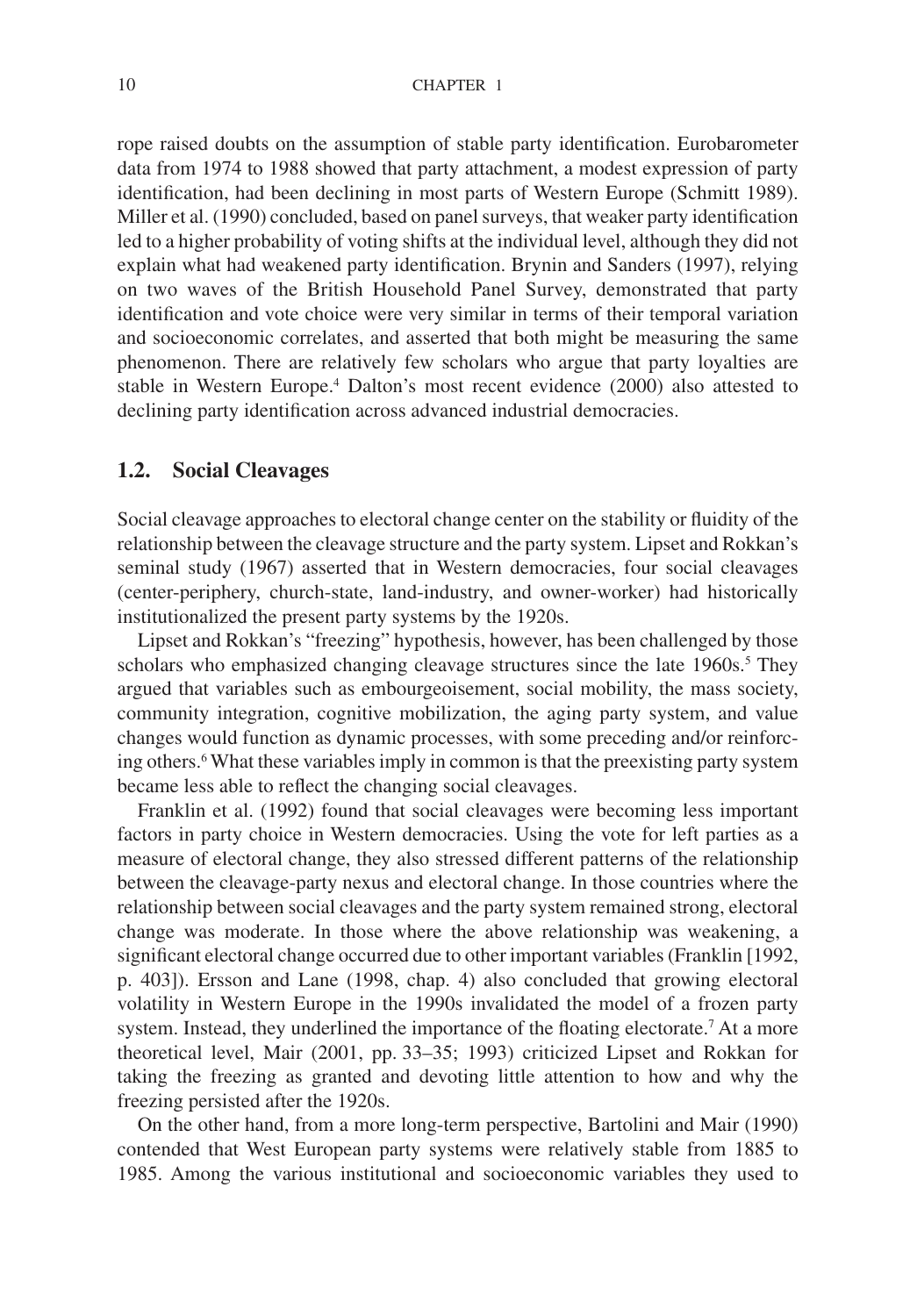account for (the limited) electoral change, deep-seated social cleavages were found to discourage electoral volatility. The strength of social cleavages, measured for each country using a composite index of four standardized variables (ethno-linguistic heterogeneity, religious heterogeneity, membership ratio of left parties, and tradeunion density), turned out to be negatively correlated with electoral volatility (pp.  $241-42$ .<sup>8</sup> This is because, they argued, the stronger the voter's group identification, the less likely he/she would be to change party support between elections.

Admittedly, the freezing hypothesis and the ensuing controversy focused on Western democracies. In other regions of the world, party systems were not frozen to begin with. Geddes (2003, chap. 4) demonstrated that the freezing hypothesis did not apply to the (pre-communist) Eastern European and Latin American countries that had been excluded by Lipset and Rokkan, although these countries satisfied their selection criteria. In 13 out of 18 of these countries, parties that existed in the first popular election were about to disappear, with none receiving more than 25 percent of the total vote. In pre-communist Eastern Europe, social cleavages were visible, but they were not reflected in the party systems. After the two world wars and the transition to communism, social cleavages and political parties were destroyed. Since democratization, neither have the old cleavages reappeared nor have new distinct cleavages emerged (Lawson 1999). In Latin America, and more generally in developing countries, social cleavages have been loosely associated with party systems since the service sector, rather than the manufacturing sector, succeeded agriculture in the stages of economic development. The working class thus was not organized on a mass basis and no parties represented them seriously. Instead, catch-all parties emerged that incorporated various social groups (Dix 1989).<sup>9</sup>

#### **1.3. Retrospective Voting**

The source of the volatility that reflects rational choice is retrospective, or economic, voting.<sup>10</sup> The retrospective voting model<sup>11</sup> assumes that individuals make a voting decision based on the previous socioeconomic gains/losses under the incumbent government rather than what the government promises. Although it shares a socioeconomic perspective with the cleavage model, the time span for the independent variable is shorter (most often one year or less $^{12}$ ) than in the cleavage model.<sup>13</sup>

For single-country studies of retrospective voting, the choice of the independent variable between macro and micro levels is a major methodological issue. Some scholars have argued that gains and losses are perceived in terms of not individuals but the community/nation to which they belong. Johnston and others proposed explanations for the changing geographic patterns of voting in Britain from the late 1970s to the 1980s, by analyzing individual opinion poll data (Johnston, Pattie, and Allsopp [1988]; Pattie and Johnston [1997]; Johnston and Pattie [1998]). They found out that the widening geographical gaps in voting behavior were associated with growing variance in socioeconomic geography. In relatively affluent/deprived regions, people tended to vote for/against the party in power since they approved/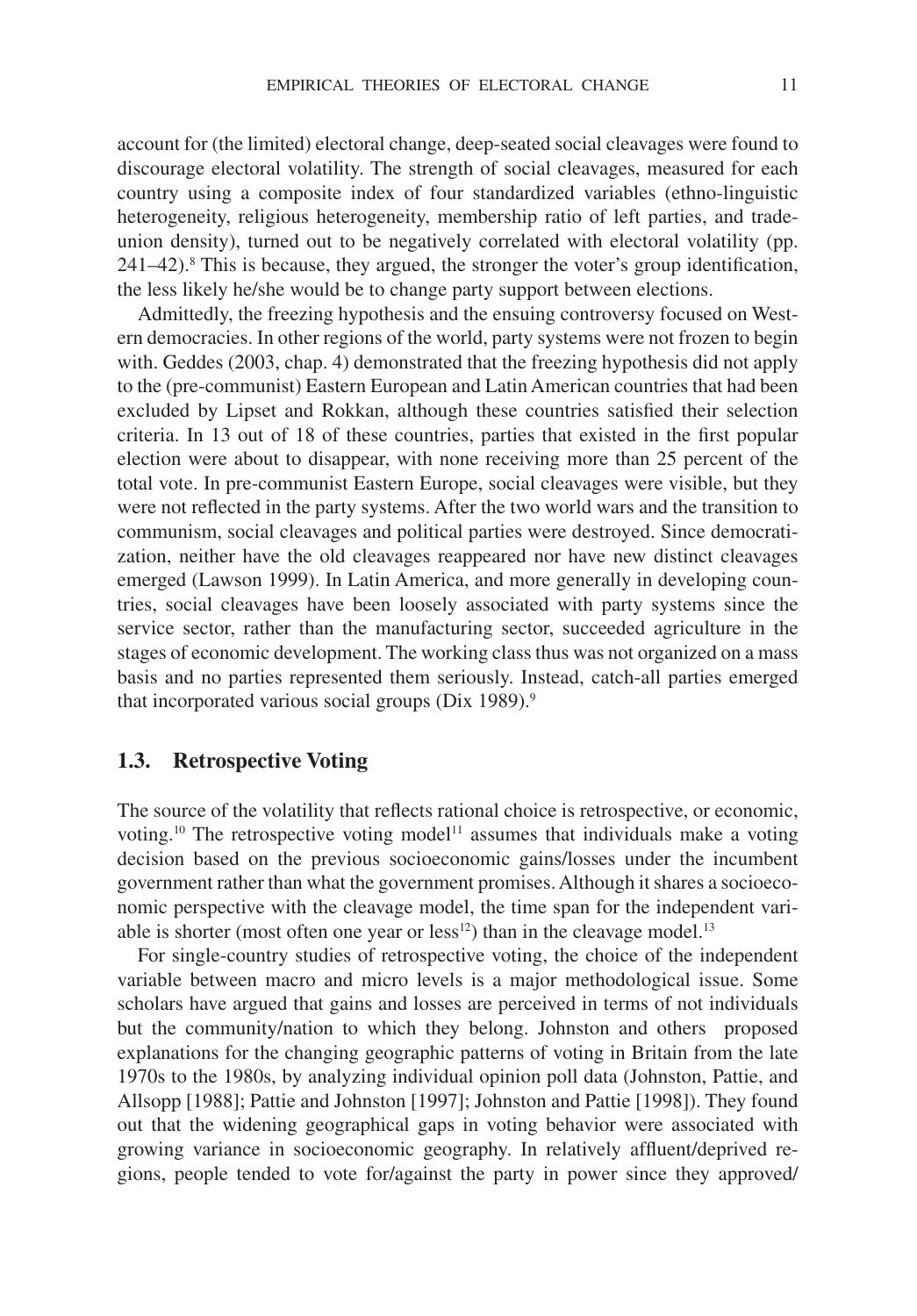disapproved its policy outcome in the regions.14 Their analytical framework rested on Agnew's view that emphasized place as a determinant of political behavior (Agnew 1987, Agnew and Duncan 1989). It was difficult, he argued, to account for political behavior by looking simply at socioeconomic variables of individuals as if these variables had the same meaning everywhere. According to Agnew, place is where individuals with these variables interact with each other before they make their own decisions. Place therefore imposes a contextual constraint on political behavior.<sup>15</sup> Reed and Brunk's time-series analysis of Japanese parliamentary elections supported the macro-criteria hypothesis (Reed and Brunk 1984).<sup>16</sup>

In contrast, Rose and McAllister (1990) as well as McAllister and Studlar (1992) showed using individual opinion-poll and survey data that once the socioeconomic status of a constituency was controlled for, the effect of constituency environment on voting behavior became insignificant. In other words, their results indicated that the probability of a person with a particular socioeconomic status voting for the Conservatives would not change if he or she moved to a constituency characterized by higher or lower socioeconomic status.17 Similarly, Brynin and Sanders showed that voters who felt that they were in good health were more likely to vote for the incumbent than for the opposition (1997, p. 66). In the meantime, it seems possible to incorporate both personal and collective aspects of gains/losses in the analysis of a specific country. Markus (1988) argued that in elections, voters took into consideration both their personal economic predicaments and the nation's economic condition. His analysis of pooled individual-level survey data from eight U.S. presidential election years provided support for his hypothesis.

Cross-national studies have highlighted political contexts in which voters evaluate the incumbent. A collection of country studies edited by Norpoth, Lewis-Beck, and Lafay (1991) on the whole attested to the validity of the retrospective voting model, whereas Paldam's chapter on cross-national studies in the same book failed to provide substantive evidence to support it (Paldam 1991). This was the puzzle that Powell and Whitten (1993) tried to find an answer to by making an improvement on Paldam's work. They pointed to the importance of the political context of the election when considering the effect of economic performance on voting behavior.

Their cross-national analysis of 102 elections in 19 democracies in the 1969-88 period showed, first, that the partisan nature of the incumbent government made a difference in economic variables that affected popular support for the government. While right-wing governments gained/lost support if inflation was higher/lower than the current international standard, left-wing and centrist governments were rewarded/ punished for lower/higher unemployment. Second, and more importantly, the context of political responsibility affected the degree to which voters held the incumbent government accountable for economic performance. Although all incumbent governments tended to lose votes in elections, minority governments (the least responsible) were likely to lose the least while single-party majority governments (the most responsible) were likely to lose the most. Anderson's separate analysis (1995) of five democracies concurred with Powell and Whitten's work (1993). Anderson, who concluded that popular support for the government was a function of both economic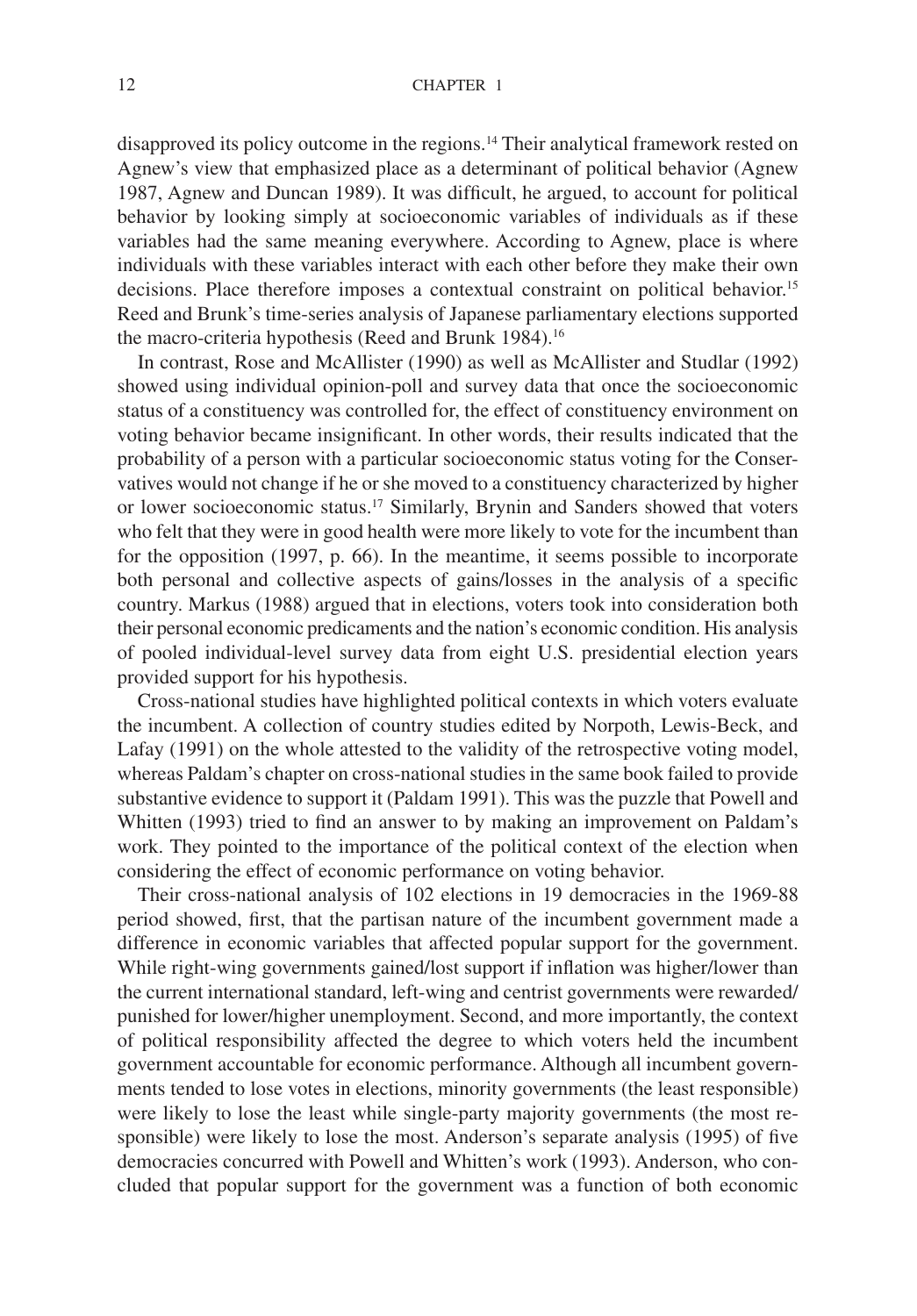performance and political responsibility, applied the most appropriate measurement of political responsibility to each country according to its constitutional setting.

Retrospective voting is not exclusive to Western democracies. Norpoth (1996) showed that for 38 countries, including both established and emerging democracies in the late 1980s and the first half of the 1990s, there was a significant correlation between GDP growth and the vote received by the major party in government. He assumed that voters held the major party in government, rather than its minor-party partners, responsible for economic management. Pacek and Radcliff (1995) investigated economic voting in developing countries using macro data instead of opinion polls. They contended that economic decline brought about a loss of support for incumbent governments while economic growth did not increase their votes.

For Latin America in the 1980s, Remmer measured political responses to economic performance. In particular, the incumbent loss/vote turned out to be responsive to short-term economic indicators and electoral volatility to medium-term indicators. In other words, "incumbents pay the price for short-term economic setbacks," while "deeper crises may be translated into broader political shifts and high overall levels of electoral volatility" (Remmer 1991, p. 785). Both the incumbent loss/vote and electoral volatility thus seemed to significantly reflect the economic impact on electoral behavior. Roberts and Wibbels (1999) analyzed the high level of electoral volatility in Latin America during the 1980s and the 1990s. They found that short-term economic disturbances as well as institutional discontinuities, party system fragmentation, and (to a lesser extent) loose cleavage structures increased electoral volatility. Roberts and Wibbels also made distinctions between total electoral volatility and incumbent vote change, which produced different results between legislative and presidential elections. In Mexico's ebbing one-party system, the primary determinant of the voter's party choice was retrospective voting. The poll data also showed that social cleavages had a limited effect, only explaining voter choice among the opposition parties (Dominguez and McCann 1995).

#### **1.4. Values**

Value change has become a major theme since the 1980s, when traditional socialcleavage accounts, such as class voting, increasingly lost their explanatory power.<sup>18</sup> The most influential argument about value change was developed by Inglehart (1981). He initially drew attention to a value change in postindustrial society from materialism, which emphasized economic and physical security, to postmaterialism, which emphasized self-expression and quality of life (p. 880). He sought the main reason in the fact that younger generations had experienced relatively high economic security during their formative years, and were thus inclined to seek alternative values. Inglehart and his collaborators later demonstrated this hypothesis using larger cross-national studies that included industrializing as well as industrialized countries (Abramson and Inglehart 1995, Inglehart 1997).

In terms of political polarization, Inglehart argued that the conventional axis of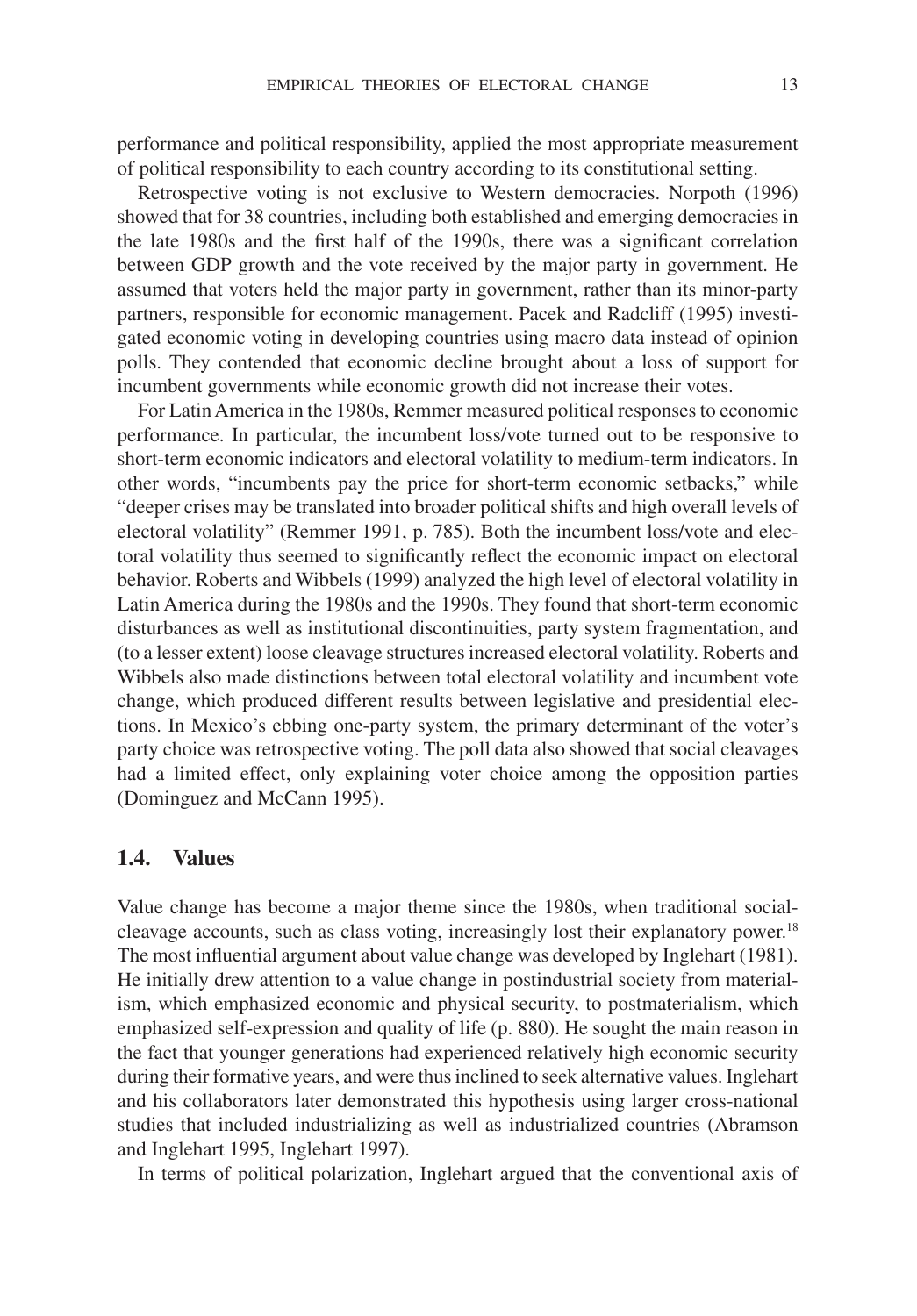political polarization, i.e., the left-right axis, based on social class and religiosity, was being challenged by an emerging axis based on materialist-postmaterialist polarization. According to Inglehart, since the new axis had not yet been institutionalized, it was superimposed on the conventional axis, with the left-right axis thus conveying two different meanings. Methodologically, Inglehart claimed that for gauging change in voting behavior, left-right *self-placement* is a better indicator than left-right *voting*. He explained that the former is more neutral and independent of static party loyalties than is the latter.

Inglehart (1984) then showed that value priorities (materialism-postmaterialism) were a more important determinant of left-right self-placement than was social class in Western Europe in the late 1970s.19 This last point was shared by Rose and McAllister (1990), who demonstrated for Britain in 1987 that among all the variables in a lifetime of learning, political values had the most important effect (27.9 percent of variance explained) on voting behavior, followed by family loyalties (19.7 percent), current performance of parties and leaders (10.5 percent), and socioeconomic interests (9.7 percent). Party identification (3.4 percent) and the social and political context (1.7 percent) had very little effect.

In developing democracies, values seem to be a more important factor in party choice than are cleavages. Certain embryonic links between values and parties can be observed in emerging democracies. The common denominator of these values is support for reform vs. support for the old system. The World Values Survey data suggested that whereas the most significant axis of polarization in Western democracies was on the left-right dimension, in the emerging democracies of Latin America and Eastern Europe, major political divisions cut across democratic vs. authoritarian values, support for political and economic reform vs. the status quo, and liberalism vs. conservativism (Moreno 1999). In Russia, Lithuania, and Ukraine, the emerging party systems were based on the comprehensive "reform vs. old-regime" axis, rather than multiple segmented cleavages (Miller et al. 2000).<sup>20</sup> At the same time, however, a global shift in values can be pointed out. Norris (1999) found that by the mid-1990s, people had come to lose their trust in the government while still supporting the democratic form of government. A major reason lies, according to Inglehart, in the fact that postmodernization processes lead to weaker respect for authority but to stronger trust in democracy (Inglehart 1999).

### **1.5. Summary**

The preceding literature review suggests that social cleavages, retrospective voting, and values provided clues across countries to electoral change in general, while party identification had little explanatory power outside the United States. Table 1-1 summarizes the four models reviewed above by dependent variable, independent variables, time span, and ubiquity.

Both the cleavage and value approaches assume that the party system represented an underlying cleavage/value structure. Thus, it is possible to regard these two ap-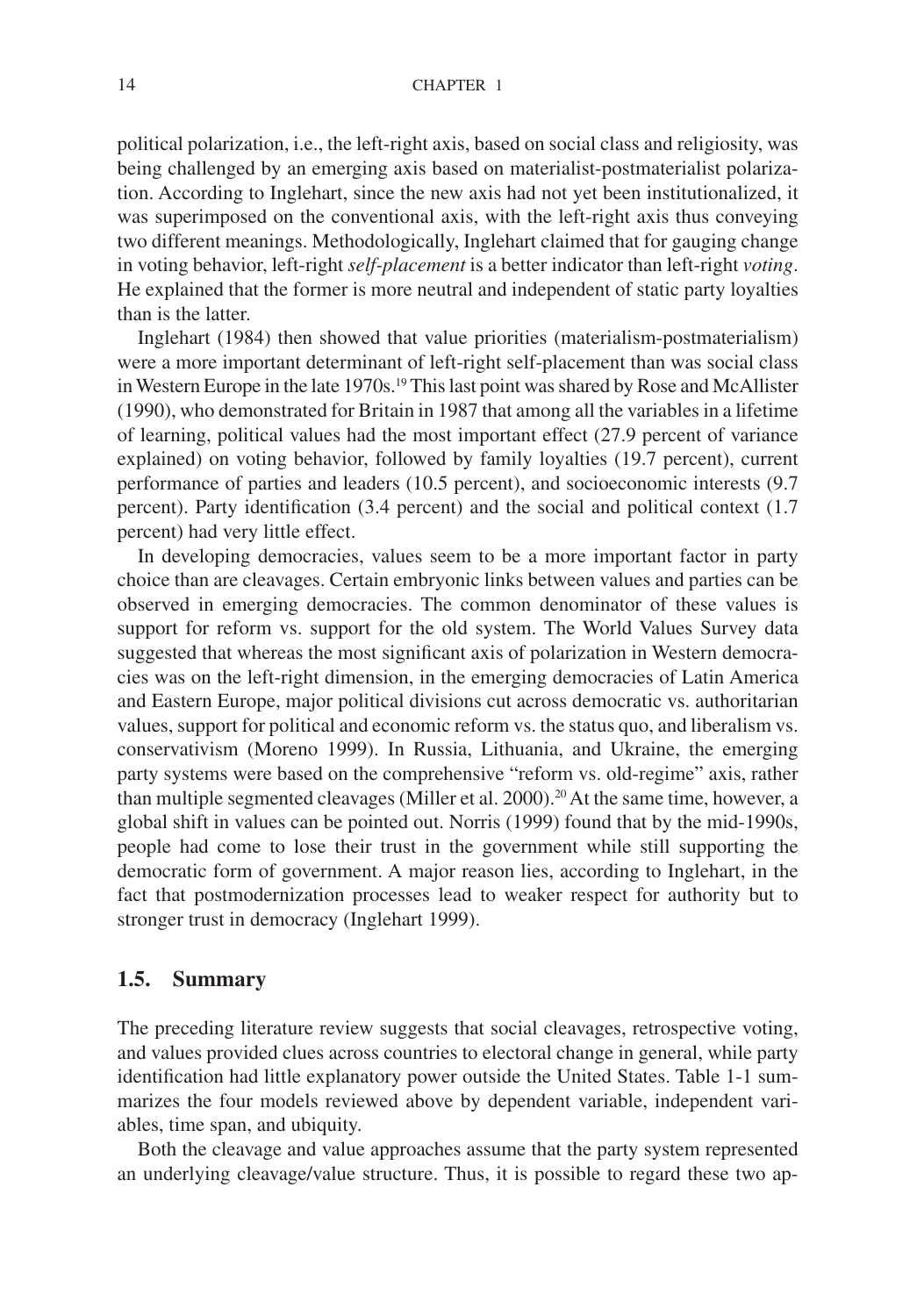| Model                   | Dependent<br>Variable | Independent<br>Variables      | Time<br>Span | Ubiquity |  |
|-------------------------|-----------------------|-------------------------------|--------------|----------|--|
| Party identification    | Party support         | Party identification          | Long         | Low      |  |
| Social cleavages        | Party support         | Socioeconomic<br>groupings    | Long         | High     |  |
| Retrospective<br>voting | Incumbent<br>support  | Recent change<br>in affluence | <b>Short</b> | High     |  |
| Values                  | Party support         | Values                        | Long         | Medium   |  |

TABLE 1-1

FOUR MODELS OF ELECTORAL CHANGE

Source: Compiled by the author in light of the above discussions.

proaches as representational accounts. While such accounts can explain relatively long-term volatility, the retrospective voting approach is concerned with short-term volatility. Electoral change thus is seen as stemming from voters' search for better representation as well as from their resentment toward the incumbent government. In recent years, retrospective voting and values give a better account of electoral change than do social cleavages (and party identification). Methodologically, the measurement of electoral change differs among the four models. While the retrospective voting model uses incumbent support as the dependent variable, the other three models treat party support as such.

#### **Notes**

- 1 Since their analysis is cross-national, some of their independent variables such as the number of political parties in competition, electoral institutions, and electoral participation are not relevant to this study.
- 2 This is not to deny the importance of the party system variable in the explanation of electoral change in general. The new institutionalism perspective in the 1990s asserts that electoral results fluctuate due not so much to changes in the electorate as to changes in the party system or to institutional reforms. See Norris (1998, pp. xix–xxii).
- 3 See also Niemi and Weisberg (1993, pp. 275–76) and Budge (1991).
- 4 For such an example, see Richardson (1991).
- 5 For an opposite view that party realignment did not occur in this period, see for instance Gallagher (1992, chap. 4). Relatedly, Evans (1999) concluded that decline in class voting was less prevalent and uniform as it had been asserted. He also argued that class voting declined due to party strategy changes that reflected social change, rather than to the social change itself (p. 333).
- 6 See a review by Dalton, Beck, and Flanagan (1984).
- 7 See also Lane and Ersson (1999, chap. 4).
- 8 Bartolini and Mair's definition of social cleavages is conceptually more precise than those of most others. They contended that social cleavages must have three factors, i.e., objective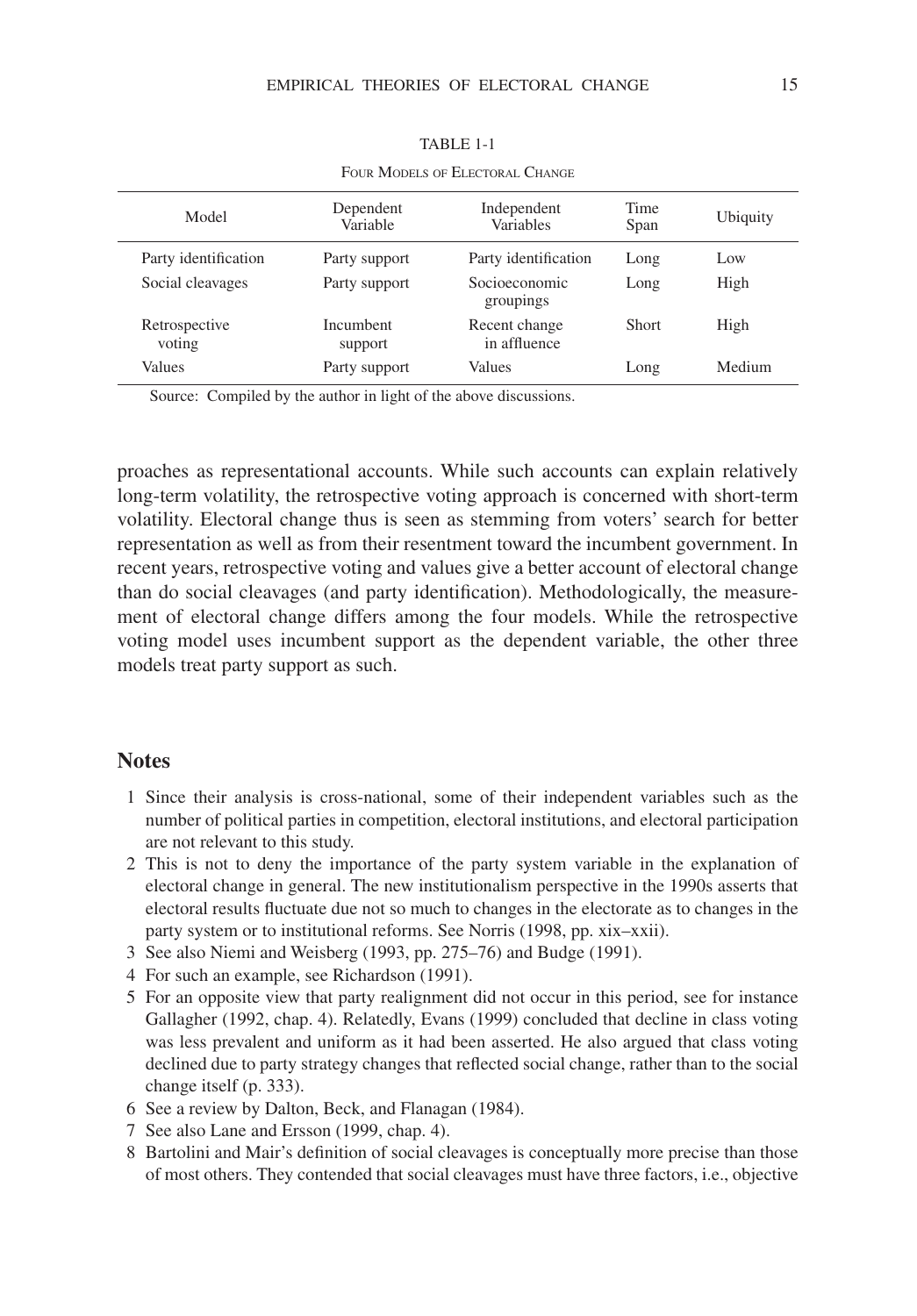social-structural attributes, sources of identity, and organizational links (p. 215). They refined the concept of cleavage in line with Lipset and Rokkan's framework (1967), stating that "the strength of cleavages depends on social homogeneity, organizational density, and cultural distinctiveness" (Bartolini and Mair 1990, p. 224).

- 9 As elections are repeated, the catch-all party, which typically exists in democracies in developing countries, may give way to more cleavage-based parties. However, the transformation of the (political) superstructure does not automatically lead to a consolidation of democracy unless civil society becomes robust. In India, the decline of the catch-all Congress Party brought social cleavages to the surface of the party system. At the same time, however, the lack of organized social groups enabled the party system, rather than social groups, to determine the party-cleavage nexus. Inter-party conflict thus tended to aggravate tensions along social cleavages (Chhibber 1999).
- 10 Retrospective voting is a type of issue voting. Issue voting extends on a time dimension (retrospective and prospective) and a content dimension (position, performance, and attributes). See Dalton (1996, pp. 222–25).
- 11 The retrospective voting model was initially formulated by Fiorina (1981). He demonstrated, using American national election data from 1956 to 1976, that retrospective evaluations had not only a direct effect on voting decisions but also an indirect effect through party identification, issue concerns, and future expectations. For a review, see Niemi and Weisberg (1993, pp. 137–51). For the most recent and comprehensive treatment of the theme, see Dorussen and Taylor (2002).
- 12 For instance, the six-month average prior to the election month. See Stevenson (2002)
- 13 Johnston and Pattie (2001), however, recently drew attention to a more long-term voter calculation. It was found for the 1997 British general election that the voters' evaluation of government policy since the last general election also affected their "punish or reward" consideration.
- 14 Regional variations in voting behavior began to decrease in the early 1990s, however, as support for Labour increased while the Conservatives lost ground. See Pattie and Johnston (1997) and Johnston and Pattie (1998).
- 15 Agnew, however, did not empirically demonstrate the net effect of place on political behavior. Although he described various patterns of electoral behavior across regions in Scotland and the United States, he ended up explaining these patterns in terms of socioeconomic variables. See Agnew (1987). His explanation thus did not demonstrate that place had a stronger effect on political behavior than did the aggregated effect of socioeconomic variables that represented the place.
- 16 However, their study did not seem to reject the individual-criteria hypothesis as they claimed. They found that only for the post-oil shock period did their model show a significant relationship between the incumbent vote and macroeconomic indicators. The insignificant relationship during the consistent economic-growth period (1960–73), they argued, suggested that personal grievances, which had definitely existed at the time, had not affected the incumbent vote. The last point may support the macro-criteria hypothesis but does not necessarily reject the individual-criteria hypothesis.
- 17 Nevertheless, they found that government performance had significantly influenced voting behavior.
- 18 Norris argued that it was a renewed interest in the role of values. The earliest attempt to study democratic values was conducted in the 1940s by Lazarsfeld and others. See Norris (1998, pp. xiii–xiv).
- 19 Inglehart argued that religiosity, which constituted the conventional polarization axis, sur-